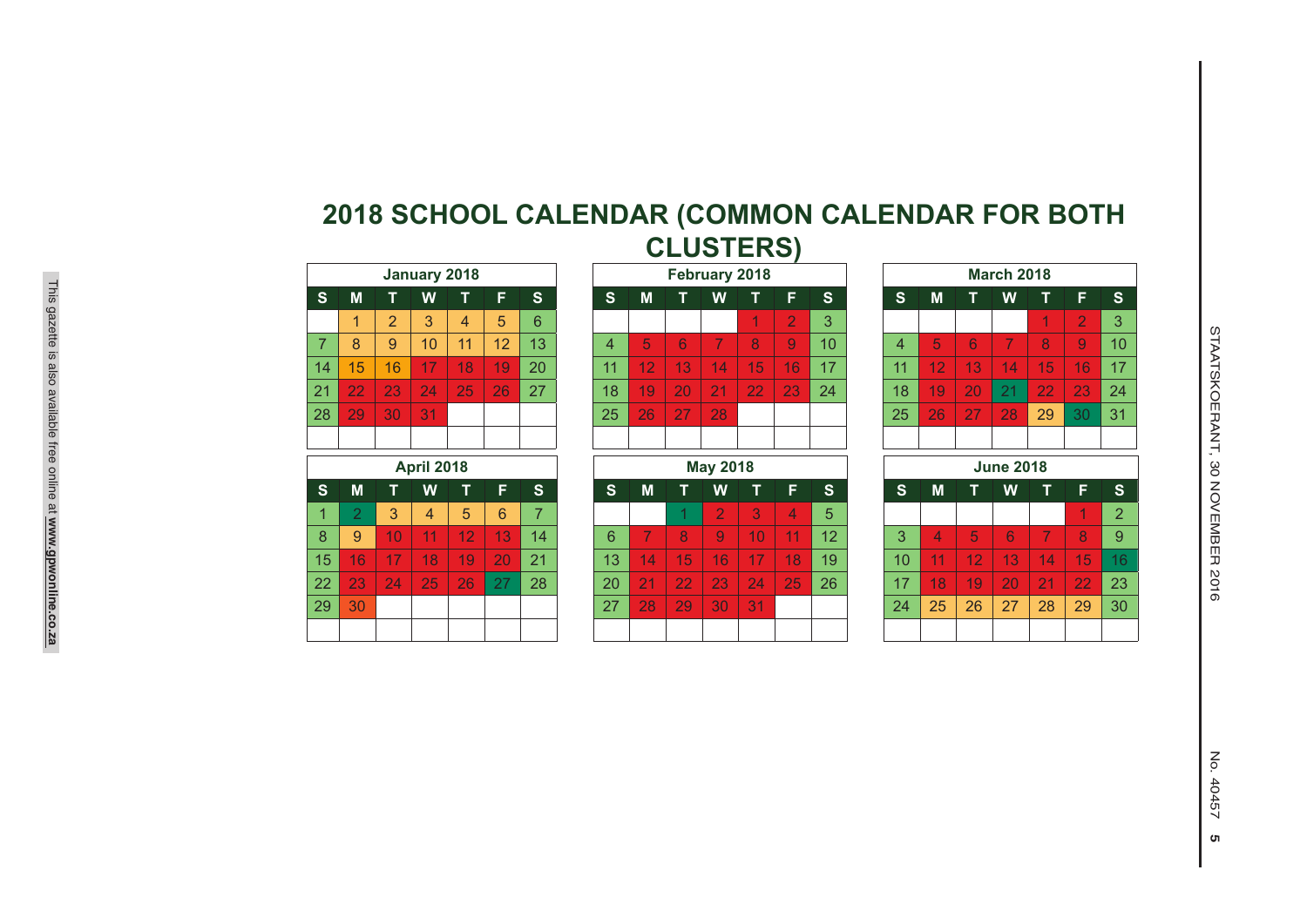|                |                |                | <b>July 2018</b> |    |    |                |
|----------------|----------------|----------------|------------------|----|----|----------------|
| S              | M              | T              | W                | T  | F  | $\mathbf{s}$   |
| $\overline{1}$ | $\overline{2}$ | 3              | 4                | 5  | 6  | $\overline{7}$ |
| 8              | 9              | 10             | 11               | 12 | 13 | 14             |
| 15             | 16             | 17             | 18               | 19 | 20 | 21             |
| 22             | 23             | 24             | 25               | 26 | 27 | 28             |
| 29             | 30             | 31             |                  |    |    |                |
|                |                |                |                  |    |    |                |
|                |                |                |                  |    |    |                |
|                |                |                | October 2018     |    |    |                |
| $\mathbf{s}$   | M              | т              | W                | т  | F  | $\mathbf{s}$   |
|                | 1              | $\overline{2}$ | 3                | 4  | 5  | 6              |
| $\overline{7}$ | 8              | 9              | 10               | 11 | 12 | 13             |
| 14             | 15             | 16             | 17               | 18 | 19 | 20             |
| 21             | 22             | 23             | 24               | 25 | 26 | 27             |
| 28             | 29             | 30             | 31               |    |    |                |

|                |                |    | <b>July 2018</b> |    |    |    |                 |    |    | August 2018     |                |    |
|----------------|----------------|----|------------------|----|----|----|-----------------|----|----|-----------------|----------------|----|
|                | M              |    | W                |    | F  | S  | S               | M  |    | W               |                | F  |
|                | $\overline{2}$ | 3  | 4                | 5  | 6  |    |                 |    |    | 4               | $\overline{2}$ | 3  |
|                | 9              | 10 | 11               | 12 | 13 | 14 | 5               | 6  |    | 8               | 9              | 10 |
| 5              | 16             | 17 | 18               | 19 | 20 | 21 | 12 <sup>°</sup> | 13 | 14 | 15              | 16             | 17 |
| $\overline{2}$ | 23             | 24 | 25               | 26 | 27 | 28 | 19              | 20 | 21 | $\overline{22}$ | 23             | 24 |
| 9              | 30             | 31 |                  |    |    |    | 26              | D. | 28 | 29              | 30             | 31 |
|                |                |    |                  |    |    |    |                 |    |    |                 |                |    |

|              |    |     |    | October 2018 |                 |     |          |                 |    | November 2018 |    |                |          |               |    |    |    | December 2018 |    |     |
|--------------|----|-----|----|--------------|-----------------|-----|----------|-----------------|----|---------------|----|----------------|----------|---------------|----|----|----|---------------|----|-----|
|              | M  | Т   | W  |              | F               | 'S. | <b>S</b> | M               |    | W             |    | F              | <b>S</b> | S             | M  |    | W  |               | E  | 'S. |
|              | 1  | 2   | 3  | 4            | $5\overline{)}$ | 6   |          |                 |    |               | и  |                | 3        |               |    |    |    |               |    | 1   |
|              | 8  | 9   | 10 |              | 12              | 13  | 4        | 5               | 6  |               | 8  | $\overline{9}$ | 10       | $\mathcal{D}$ | 3  | 4  | 5  | 6             |    | 8   |
| 4            | 15 | 16' | 17 | 18           | 19              | 20  | 11       | 12              | 13 | ٦4            | 15 | 16             | 17       | 9             | 10 | 11 | 12 | 13            | 14 | 15  |
| $\mathbf{1}$ | 22 | 23  | 24 | 25           | 26              | 27  | 18       | 19              | 20 | 21            | 22 | 23             | 24       | 16            | 17 | 18 | 19 | 20            | 21 | 22  |
| 8            | 29 | 30  | 31 |              |                 |     | 25       | 26 <sup>1</sup> | 27 | 28            | 29 | 30             |          | 23            | 24 | 25 | 26 | 27            | 28 | 29  |
|              |    |     |    |              |                 |     |          |                 |    |               |    |                |          | 30            | 31 |    |    |               |    |     |

|                |    |                | <b>July 2018</b> |    |    |                |                |    |    | August 2018    |               |                |                 |                |    | September 2018           |    |    |    |    |
|----------------|----|----------------|------------------|----|----|----------------|----------------|----|----|----------------|---------------|----------------|-----------------|----------------|----|--------------------------|----|----|----|----|
|                | M  |                | W                | т  | F  | <sub>S</sub>   | <sub>S</sub>   | M  |    | W              |               | F.             | S               | <sub>S</sub>   | M  |                          | W  |    | F. | S  |
|                | 2  | 3              | 4                | 5  | 6  | $\overline{7}$ |                |    |    | 1              | 2             | 3              | $\overline{4}$  |                |    |                          |    |    |    |    |
|                | 9  | 10             | 11               | 12 | 13 | 14             | 5              | 6  | 7  | 8              | 9             | 10             | 11              | $\overline{2}$ | 3  | $\overline{4}$           | 5  | 6  | 7  | 8  |
| 5              | 16 | 17             | 18               | 19 | 20 | 21             | 12             | 13 | 14 | 15             | 16            | 17             | 18              | 9              | 10 | 11                       | 12 | 13 | 14 | 15 |
| $\overline{2}$ | 23 | 24             | 25               | 26 | 27 | 28             | 19             | 20 | 21 | 22             | 23            | 24             | 25              | 16             | 17 | 18                       | 19 | 20 | 21 | 22 |
| 9              | 30 | 31             |                  |    |    |                | 26             | 27 | 28 | 29             | 30            | 31             |                 | 23             | 24 | 25                       | 26 | 27 | 28 | 29 |
|                |    |                |                  |    |    |                |                |    |    |                |               |                |                 | 30             |    |                          |    |    |    |    |
|                |    |                | October 2018     |    |    |                |                |    |    |                | November 2018 |                |                 |                |    | December 2018            |    |    |    |    |
|                | M  |                | W                | т  | F  | S.             | <sub>S</sub>   | M  | т  | W              | т             | F              | S.              | S.             | M  |                          | W  | т  | F. | S. |
|                | 1  | $\overline{2}$ | 3                | 4  | 5  | 6              |                |    |    |                |               | $\overline{2}$ | 3               |                |    |                          |    |    |    |    |
|                | 8  | 9              | 10 <sup>1</sup>  | 11 | 12 | 13             | $\overline{4}$ | 5  | 6  | $\overline{7}$ | 8             | 9              | 10 <sup>1</sup> | $\overline{2}$ | 3  | $\overline{\mathcal{A}}$ | 5  | 6  |    | 8  |
| 4              | 15 | 16             | 17               | 18 | 19 | 20             | 11             | 12 | 13 | 14             | 15            | 16             | 17              | 9              | 10 | 11                       | 12 | 13 | 14 | 15 |
|                | 22 | 23             | 24               | 25 | 26 | 27             | 18             | 19 | 20 | 21             | 22            | 23             | 24              | 16             | 17 | 18                       | 19 | 20 | 21 | 22 |
| 8              | 29 | 30             | 31               |    |    |                | 25             | 26 | 27 | 28             | 29            | 30             |                 | 23             | 24 | 25                       | 26 | 27 | 28 | 29 |
|                |    |                |                  |    |    |                |                |    |    |                |               |                |                 | 30             | 31 |                          |    |    |    |    |